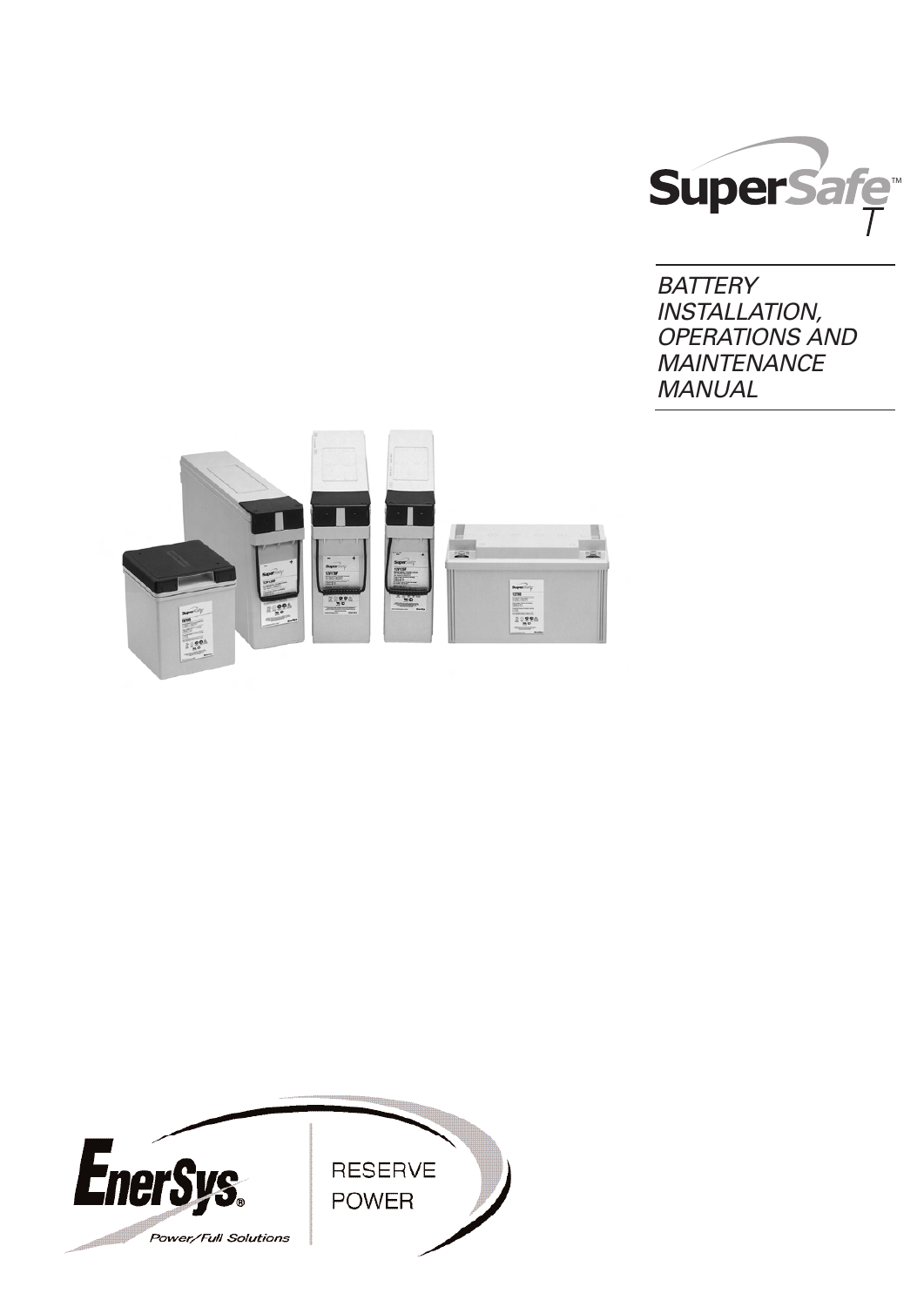# **English**

### **Important**

Please read this manual immediately on receipt of battery before unpacking and installing. Failure to comply with these instructions will render any warranties null and void.

### **Care for your safety**



Discharge any possible static electricity from clothes by touching an earth connected part.

circuit. Metallic parts under voltage on the battery, do not place tools or items on top

short-circuit currents between terminals of opposite polarity. Use lifting hooks compatible with the plastic handles on the cell/monobloc.

Remove rings, wristwatch and articles of clothing with metal parts that may come into contact with the battery terminals.

### **Unpacking**

It is advisable to unpack all the cells or monoblocs and accessories before commencing to erect and not to unpack and erect cell by cell.

All cells/units should be handled carefully, as the plastic container can be damaged or broken if allowed to fall. Under no circumstances should they be lifted by their terminal pillars.

All items should be carefully checked against the accompanying advice notes to ascertain if any are missing and also inspected to see whether any are damaged or broken. Should this happen the Sales Department should be consulted.

Transit insulation covers are fitted to one pole or a one rigid plastic insulating cover is provided which totally protects the unit terminals. These are factory fitted to all products of the range and there is no need to remove them until access to the terminals is required.

### **Storage**

Store the batteries in a dry, clean and preferably cool location.

As the batteries are supplied charged, storage time is limited. In order to easily charge the batteries after prolonged storage, it is advised not to store batteries for more than:

- 6 months at 20°C
- 3 months at 30°C
- 1.5 month at 40°C

A refreshing charge shall be performed after this time at 2.27-2.30Vpc at 20°C for 48 to 96 hours. A current limit is not essential, but for optimum charge efficiency the current output of the charger can be limited to 10% of the 3 hour capacity rating. The necessity of a refreshing charge can also be determined by measuring the open circuit voltage of a stored battery. Refreshing charge is advised if the voltage drops below 2.10Vpc. Failure to observe these conditions may result in greatly reduced capacity and service life.

### **Installation**

Install batteries in a clean and dry area. SuperSafe® T battery products release minimal amounts of gas during normal operation (gas recombination efficiency ≥ 95%). Batteries must be installed in accordance with national standards (for instance EN 50272-2), otherwise in accordance with the manufacturer's instructions.

### **Temperature**

Avoid placing the battery in a hot place or in front of a window. The battery will give the best performance and service life when working at a temperature between 20°C and 25°C. The usual operating temperature is between -10°C and +45°C. Limits are comprised between -30°C and +45°C.

#### **Ventilation**

Under normal conditions gas release is very low and natural ventilation is sufficient for cooling purposes and inadvertent overcharge, enabling SuperSafe T batteries to be used safely in offices and with main equipment.

However care must be taken to ensure adequate ventilation when placed in cabinets. Batteries must not be placed in close cabinets.

#### **Mounting**

Enersys® battery racks or cabinets are recommended when installing the cells. Assemble the rack according to instructions. Place the battery blocks or cells on the rack and arrange the positive and the negative terminals for connection according to the wiring diagram. Check that all contact surfaces are clean and apply the block or cell connectors and the terminal screws. Tighten the screws securely. Finally connect the battery terminals. It is important that the battery is mounted firmly.

#### **Torque**

Tighten the nuts or bolts to the recommended levels of fastening torque as specified on the product label. A loose connector can cause problems in charger adjustment, erratic battery performance, possible damage to the battery and/or personal injury. Finally fix the connector covers.

### **Cell strings connected in parallel**

Using constant voltage chargers and ensuring that the connections made between the charger and the batteries have the same electrical resistance, no special arrangements have to be made for batteries in parallel.

Although no special circuit arrangements are required, where the parallel connection is made at the charger or distribution board, to avoid out of step conditions, the bus bar run length and the area of cross section should be designed so that the circuit resistance value for each of the strings is equal within limits  $\pm$  5%.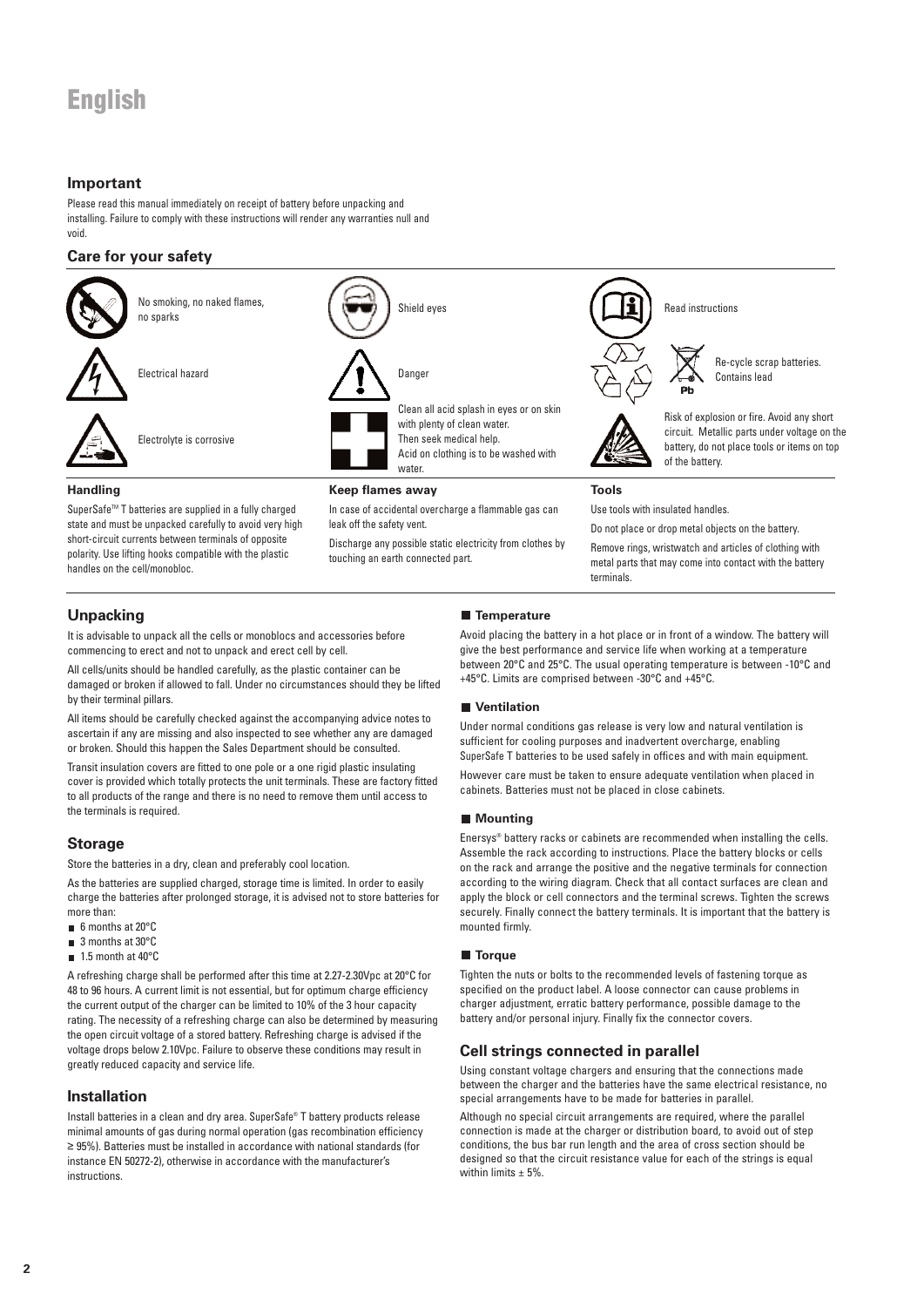

### **Charging**

follows:

#### **Float voltage**

The recommended float charge voltage is 2.28 volts per cell at 20°C.

Following a commission charge and after 6 months continuous charge at the recommended float voltage, individual cell voltages will stabilise within ±4.5% of the mean applied voltage.

However, immediately following commissioning and for the initial 6 months of continuous float charge, individual cell voltage values outside the above tolerance may be observed without adverse effect. There is no relationship between a cell's float voltage and its discharge capacity. Cells are perfectly capable of giving their discharge capacity even when outside the ±4.5% range.

After 6 months service, should any individual cell or monobloc show a continuing reduction or increase in voltage outside the above limits over 3 successive monthly periods, Enersys® should be contacted for advice. When the average ambient temperature deviates more than  $\pm 5^{\circ}$ C from the reference temperature (20°C), it is necessary to adjust the float voltage as

| <b>Temperature</b> | Float voltage range per cell |
|--------------------|------------------------------|
| 0°C                | 2.33-2.36V                   |
| $10^{\circ}$ C     | 2.30-2.33V                   |
| $20^{\circ}$ C     | 2.27-2.30V                   |
| $25^{\circ}$ C     | 2.25-2.28V                   |
| $30^{\circ}$ C     | 2.24-2.27V                   |
| $35^{\circ}$ C     | 2.22-2.25V                   |
| $40^{\circ}$ C     | 2.21-2.24V                   |

If the charger does not permit an adjustment of float voltage in relation to the temperature, it is possible to set a float voltage value according to the temperature ranges as indicated in the last table of this publication.

#### **Charging current**

A discharged VRLA battery will accept a high recharge current, but for those seeking a more economical charging system a current limit of 0.08 C10 : 0.1 C3 (A) is adequate.

#### **Fast recharge**

Increasing the charge voltage to 2.40Vpc with a current limited to 0.1 C10: 0.125 C3 (A) can reduce recharge times. Fast charge should be stopped after approximately 10 to 15 hours. This charge regime, in order to achieve a normal service life, must not be used more than once per month.

#### **Float charge ripple**

Excessive ripple on the D.C. supply across a battery has the effect of reducing life and performance.

It is therefore recommended that voltage regulation across the system, including the load but without the battery connected, under steady state conditions, shall be better than ±1% through 5% to 100% load.

#### **State of charge**

The battery state of charge can be determined approximately by measuring the open circuit voltage after the battery has been at rest for a minimum of 24 hours at 20°C.

| <b>Voltage</b> | <b>State of charge</b> |
|----------------|------------------------|
| 2.14Vpc        | 100%                   |
| 2.10Vpc        | 80%                    |
| 2.07Vpc        | 60%                    |
| 2.04Vpc        | 40%                    |
| 2.00Vpc        | 20%                    |

Open circuit voltage variation with temperature is 2.5mV per 10°C.

### **Discharging**

SuperSafe<sup>™</sup> T batteries must not be left in a discharged condition after supplying the load, but must immediately return to float recharge mode.

Failure to observe these conditions may result in greatly reduced service life.

#### **Accidental deep discharging**

For optimum operation the minimum voltage of the system should be related to the duty as follows:

| <b>Duty</b>             | Minimum end voltage |
|-------------------------|---------------------|
| 5 min $\leq t \leq 1$ h | 1.65V               |
| $1h \leq t \leq 5h$     | 1.70V               |
| $5h \leq t \leq 8h$     | 1.75V               |
| $8h \le t \le 20h$      | 1.80V               |

In order to protect the battery it is advisable to have system monitoring and low voltage cut-out.

Deep discharge will produce a premature deteriation of the battery and a noticeable reduction in the life expectancy of the battery.

#### **The effect of temperature**

**- on capacity**

Correction factors of the capacity, according to the temperature, are as follows:

| <b>Discharge 0°C</b> 5°C 10°C 15°C 20°C 25°C 30°C 35°C 40°C<br>Time |      |      |      |                           |      |      |      |      |
|---------------------------------------------------------------------|------|------|------|---------------------------|------|------|------|------|
| <b>5 mins to</b> 0.80<br>59 mins                                    |      |      |      | 0.86  0.91  0.96  1  1.04 |      | 1.06 | 1.09 |      |
| <b>1h to 24h</b> $0.86$                                             | 0.90 | 0.94 | 0.97 | $\overline{1}$            | 1.03 | 1.05 | 1.06 | 1 N7 |
|                                                                     |      |      |      |                           |      |      |      |      |

#### **- on life**

Operation of valve regulated batteries at temperatures higher than 20°C will reduce life expectancy. Life is reduced by 50% for every 10°C rise in temperature.

#### **Maintenance/Checks**

SuperSafeT batteries are maintenance free, sealed, lead acid batteries and need no water addition.

The containers and lids shall be kept dry and free from dust. Cleaning must be done only with a damp cotton cloth. Check monthly that total voltage at battery terminals is (N x 2.28 V) for a temperature at 20°C. (N being the number of cells in the battery). Make annual readings of the voltages of cells making up the battery.

Keep a logbook to record values, power outages, discharge tests, etc.

An autonomy control can be done once a year.

### **Technical data when charging with a constant voltage**

If the charger does not permit an adjustment of the float voltage in relation with the temperature, it is possible to set a float voltage value and a recharging voltage value according to the temperature ranges as indicated in the table below:

| Temperature                      | <b>Float Voltage</b> | <b>Recharging Voltage</b> |
|----------------------------------|----------------------|---------------------------|
| $0^{\circ}$ C to $10^{\circ}$ C  | 2.34Vpc              | 2.45Vpc                   |
| 10 $\degree$ C to 20 $\degree$ C | 2.31Vpc              | 2.40Vpc                   |
| $20^{\circ}$ C to $30^{\circ}$ C | 2.28Vpc              | 2.35Vpc                   |
| $30^{\circ}$ C to $40^{\circ}$ C | 2.25Vpc              | 2.30Vpc                   |